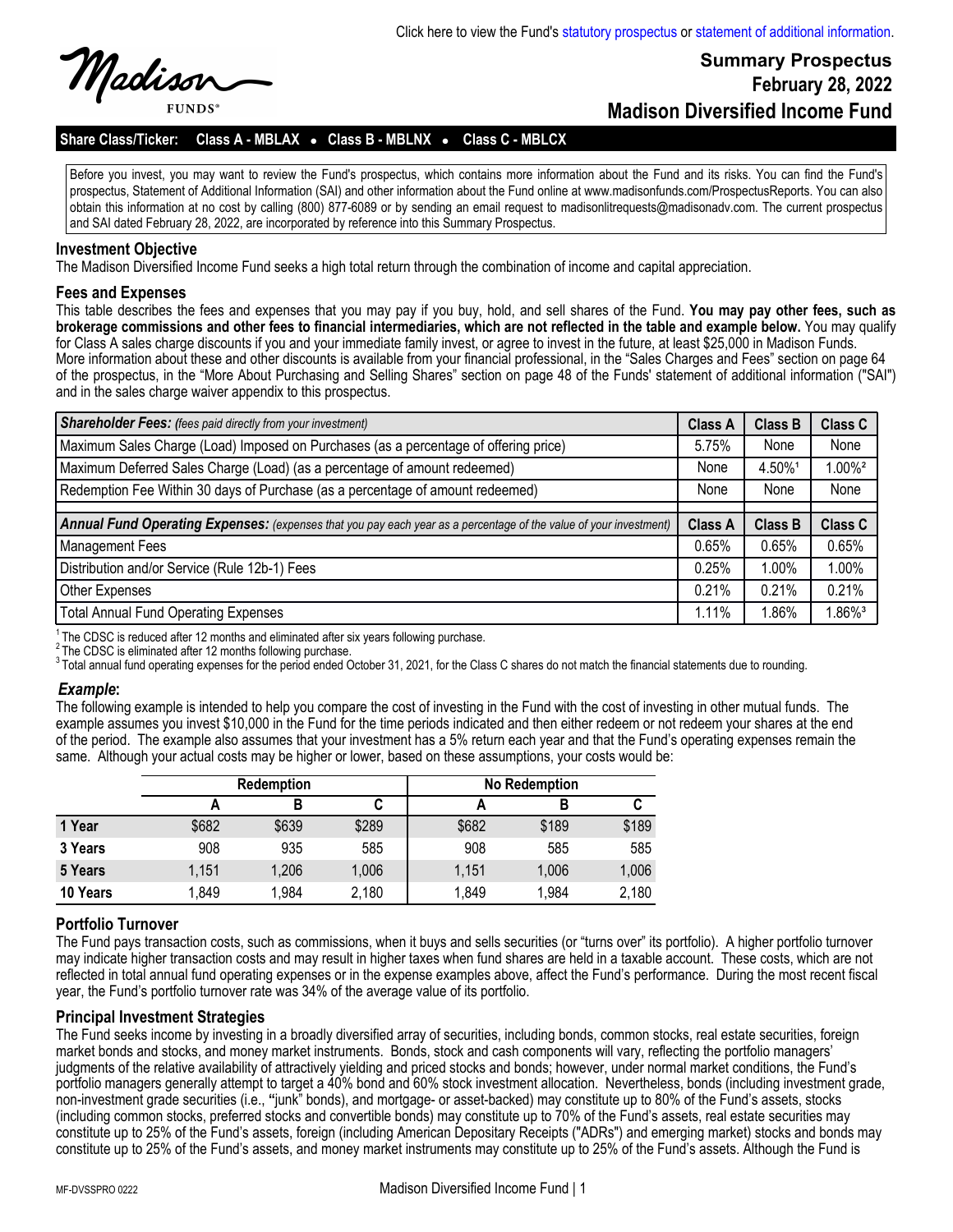permitted to invest up to 80% of its assets in lower credit quality bonds, under normal circumstances, the Fund intends to limit the investment in lower credit quality bonds to less than 50% of the Fund's assets.

With regard to the fixed income component of the Fund, while there is no maturity strategy utilized, the Fund is managed with the goal of being between 90-110% of the market benchmark duration. The weighted average life of the Fund's bond portfolio as of December 31, 2021 was 8.17 years. Duration is an approximation of the expected change in a debt security's price given a 1% move in interest rates, using the following formula: [change in debt security value = (change in interest rates) x (duration) x (-1)]. By way of example, assume XYZ company issues a five year bond which has a duration of 4.5 years. If interest rates were to instantly increase by 1%, the bond would be expected to decrease in value by approximately 4.5%. As of December 31, 2021, the duration of the Fund's bond portfolio was 6.27 years, and the duration of the benchmark index (which, for this purpose, is the ICE BofA U.S. Corporate, Government & Mortgage Index), was 6.68 years.

The balance between the two strategies of the Fund -- i.e., fixed income investing and equity investing -- is determined after reviewing the risks associated with each type of investment, with the goal of meaningful risk reduction as market conditions demand. The Fund may also invest in exchange traded funds ("ETFs") that are registered investment companies and may also write (sell) covered call options, when deemed appropriate by the portfolio managers, in order to generate additional income through the collection of option premiums. With regard to the equity portion of the Fund, the Fund generally holds 30-60 individual securities in its portfolio at any given time. This reflects the belief of the Fund's investment adviser, Madison Asset Management, LLC ("Madison"), that your money should be invested in Madison's top investment ideas, and that focusing on Madison's best investment ideas is the best way to achieve the Fund's investment objective.

The Fund typically sells a stock when the fundamental expectations for producing competitive yields at an acceptable level of price risk no longer apply, the price exceeds its intrinsic value or other stocks appear more attractive.

The Fund's investment strategy reflects Madison's general "Participate and Protect<sup>®</sup>" investment philosophy. Madison's expectation is that investors in the Fund will participate in market appreciation during bull markets and experience something less than full participation during bear markets compared with investors in portfolios holding more speculative and volatile securities; therefore, this investment philosophy is intended to represent a conservative investment strategy. There is no assurance that Madison's expectations regarding this investment strategy will be realized.

Although the Fund expects to pursue its investment objective utilizing its principal investment strategies regardless of market conditions, the Fund may invest up to 100% in money market instruments. To the extent the Fund engages in this temporary defensive position, the Fund's ability to achieve its investment objective may be diminished.

#### **Principal Risks**

The specific risks of owning the Fund are set forth below. You could lose money as a result of investing in the Fund. An investment in the Fund is not a deposit of a bank and is not insured or guaranteed by the Federal Deposit Insurance Corporation or any other government agency, entity or person. The Fund's share price and total return will fluctuate. You should consider your own investment goals, time horizon and risk tolerance before investing in the Fund.

*Equity Risk*. The Fund is subject to equity risk. Equity risk is the risk that securities held by the Fund will fluctuate in value due to general market or economic conditions, perceptions regarding the industries in which the issuers of securities held by the Fund participate, and the circumstances and performance of companies whose securities the fund holds. In addition, while broad market measures of common stocks have historically generated higher average returns than fixed income securities, common stocks have also experienced significantly more volatility in those returns.

*Capital Gain Realization Risks to Taxpaying Shareholders.* Because of the focused nature of the Fund's equity portfolio, the Fund is susceptible to capital gain realization. In other words, when the Fund is successful in achieving its investment objective, portfolio turnover may generate more capital gains per share than funds that hold greater numbers of individual securities. The Fund's sale of just a few positions will represent a larger percentage of the Fund's assets compared with, say, a fund that has hundreds of securities positions.

*Interest Rate Risk*. The Fund is subject to interest rate risk, which is the risk that the value of your investment will fluctuate with changes in interest rates. Typically, a rise in interest rates causes a decline in the market value of income-bearing securities. When interest rates rise, bond prices fall; generally, the longer a bond's maturity, the more sensitive it is to this risk.

*Credit Risk*. The Fund is subject to credit risk, which is the risk that issuers of debt securities may be unable to meet their interest or principal payment obligations when due.

*Non-Investment Grade Security Risk*. Issuers of non-investment grade securities *(i.e.,* "junk" bonds) are typically in weak financial health and, compared to issuers of investment-grade bonds, they are more likely to encounter financial difficulties and to be materially affected by these difficulties when they do encounter them. Because the Fund may invest a significant portion of its assets in these securities, the Fund may be subject to greater levels of credit and liquidity risk than a fund that does not invest in such securities. These securities are considered predominately speculative with respect to the issuer's continuing ability to make principal and interest payments. An economic downturn or period of rising interest rates could adversely affect the market for these securities and reduce the Fund's ability to sell these securities. If the issuer of a security is in default with respect to interest or principal payments, the Fund may lose its entire investment. Because of the risks involved in investing in non-investment grade securities, an investment in a fund that invests in such securities should be considered speculative.

*Real Estate Investment Trusts "REITs" Risk.* REITs pool investors' Funds for investment primarily in real estate properties or real estate-related loans. REITs generally derive their income from rents on the underlying properties or interest on the underlying loans, and their value is impacted by changes in the value of the underlying property or changes in interest rates affecting the underlying loans owned by the REITs. REITs are more susceptible to risks associated with the ownership of real estate and the real estate industry in general. These risks can include, but are not limited, fluctuations in the value of underlying properties; defaults by borrowers or tenants; market saturation; changes in general and local economic conditions; decreases in market rates for rents; increases in competition, property taxes, capital expenditures or operating expenses; and other economic, political or regulatory occurrences affecting the real estate industry. In addition, REITs depend upon specialized management skills, may not be diversified (which may increase the price volatility of REITs), may have less trading volume and liquidity, and may be subject to more abrupt or erratic price movements than the overall securities market. REITs are not taxed on income distributed to shareholders provided they comply with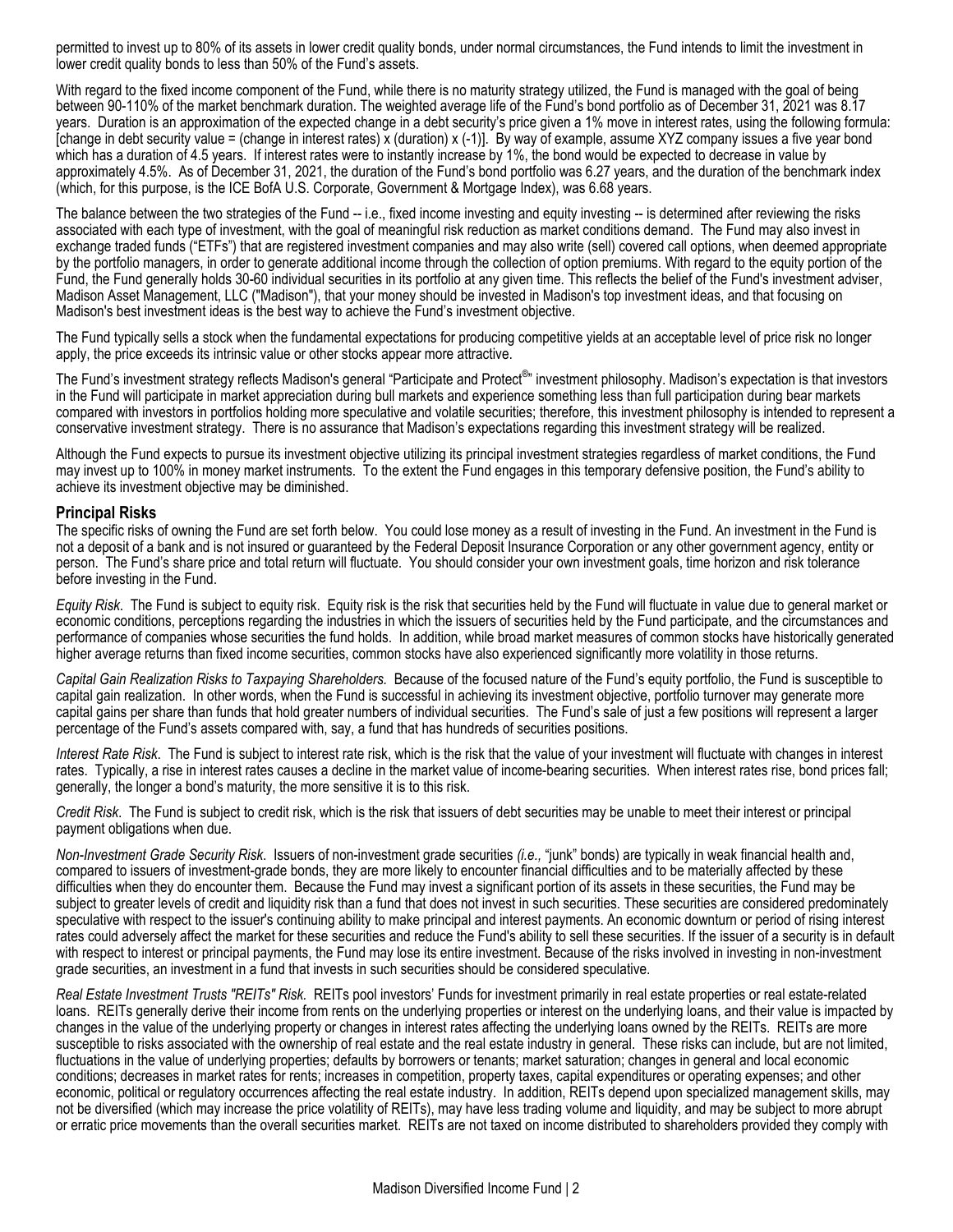several requirements of the Internal Revenue Code of 1986, as amended. REITs are subject to the risk of failing to qualify for favorable tax treatment under the Code.

*Foreign Security and Emerging Market Risk.* Investments in foreign securities, including investments in ADRs and emerging market securities. involve risks relating to currency fluctuations and to political, social, and economic developments abroad, as well as risks resulting from differences between the regulations to which U.S. and foreign issuers and markets are subject. These risks may be greater in emerging markets. The investment markets of emerging countries are generally more volatile than markets of developed countries with more mature economies.

*Depository Receipt Risk.* Depository receipts, such as American depository receipts ("ADRs"), global depository receipts ("GDRs"), and European depository receipts ("EDRs"), may be issued in sponsored or un-sponsored programs. In a sponsored program, a security issuer has made arrangements to have its securities traded in the form of depository receipts. In an un-sponsored program, the issuer may not be directly involved in the creation of the program. Depository receipts involve many of the same risks as direct investments in foreign securities. These risks include, but are not limited to, fluctuations in currency exchange rates, which are affected by international balances of payments and other financial conditions; government interventions; and speculation. With respect to certain foreign countries, there is the possibility of expropriation or nationalization of assets, confiscatory taxation, political and social upheaval, and economic instability. Investments in depository receipts that are traded over the counter may also be subject to liquidity risk.

*Market Risk.* The share price of the Fund reflects the value of the securities it holds. If a security's price falls, the share price of the Fund will go down (unless another security's price rises by an offsetting amount). If the Fund's share price falls below the price you paid for your shares, you could lose money when you redeem your shares.

### **Performance**

The following bar chart and table provide some indication of the risks of investing in the Fund. The bar chart shows how the Fund's investment results have varied from year to year. The table shows the Fund's average annual total returns for various periods compared to a broad measure of market performance, as well as a custom index that reflects a hypothetical investment allocation of 50% bonds and 50% stock. The Fund's past performance (before and after taxes) is not necessarily an indication of its future performance. Updated performance information current to the most recent month end is available at no cost by visiting www.madisonfunds.com or by calling 1-800-877-6089.

## **Calendar Year Total Returns for Class A Shares**

(Returns do not reflect sales charges and would be lower if they did.)



| Highest/Lowest quarter end results<br>during this period were: |                 |       |  |  |  |
|----------------------------------------------------------------|-----------------|-------|--|--|--|
| Highest:                                                       | 2Q 2020         | 9.89% |  |  |  |
| Lowest:                                                        | 1Q 2020 -13.59% |       |  |  |  |

#### **Average Annual Total Returns For Periods Ended December 31, 2021**

|                                                                                                                                    | 1 Year   | 5 Years | 10 Years | Since Inception<br>7/31/2012 |
|------------------------------------------------------------------------------------------------------------------------------------|----------|---------|----------|------------------------------|
| Return Before Taxes<br>Class A Shares -                                                                                            | 7.84%    | 9.06%   | 8.31%    | N/A                          |
| <b>Return After Taxes on Distributions</b>                                                                                         | 4.89%    | 7.29%   | 7.06%    | N/A                          |
| Return After Taxes on Distributions and Sale of Fund Shares                                                                        | 6.47%    | 6.87%   | 6.51%    | N/A                          |
| <b>Return Before Taxes</b><br>Class B Shares -                                                                                     | 9.02%    | 9.26%   | 8.30%    | N/A                          |
| Return Before Taxes<br>Class C Shares -                                                                                            | 12.51%   | 9.56%   | N/A      | 8.02%                        |
| S&P 500 <sup>®</sup> Index (reflects no deduction for sales charges, account fees, expenses or taxes)                              | 28.71%   | 18.47%  | 16.55%   | 16.36%                       |
| ICE BofA U.S. Corporate, Government & Mortgage Index (reflects no deduction for sales<br>charges, account fees, expenses or taxes) | $-1.62%$ | 3.64%   | 2.96%    | 2.72%                        |
| Custom Blended Index (reflects no deduction for sales charges, account fees, expenses or taxes)                                    | 12.76%   | 11.16%  | 9.81%    | 9.59%                        |

The Custom Blended Index consists of 50% S&P 500 Index and 50% ICE BofA U.S. Corporate Government & Mortgage Index.

After-tax returns are calculated using the highest historical individual federal marginal income tax rates and do not reflect the impact of state and local taxes. Actual after-tax returns depend on an investor's tax situation and may differ from those shown, and after-tax returns shown are not relevant to investors who hold their fund shares through tax-deferred arrangements, such as 401(k) plans or individual retirement accounts. After-tax returns are shown only for Class A shares and will vary for other share classes. Returns after taxes on distributions and sale of fund shares may be higher than other returns for the same period due to the tax benefit of realizing a capital loss on the sale of fund shares.